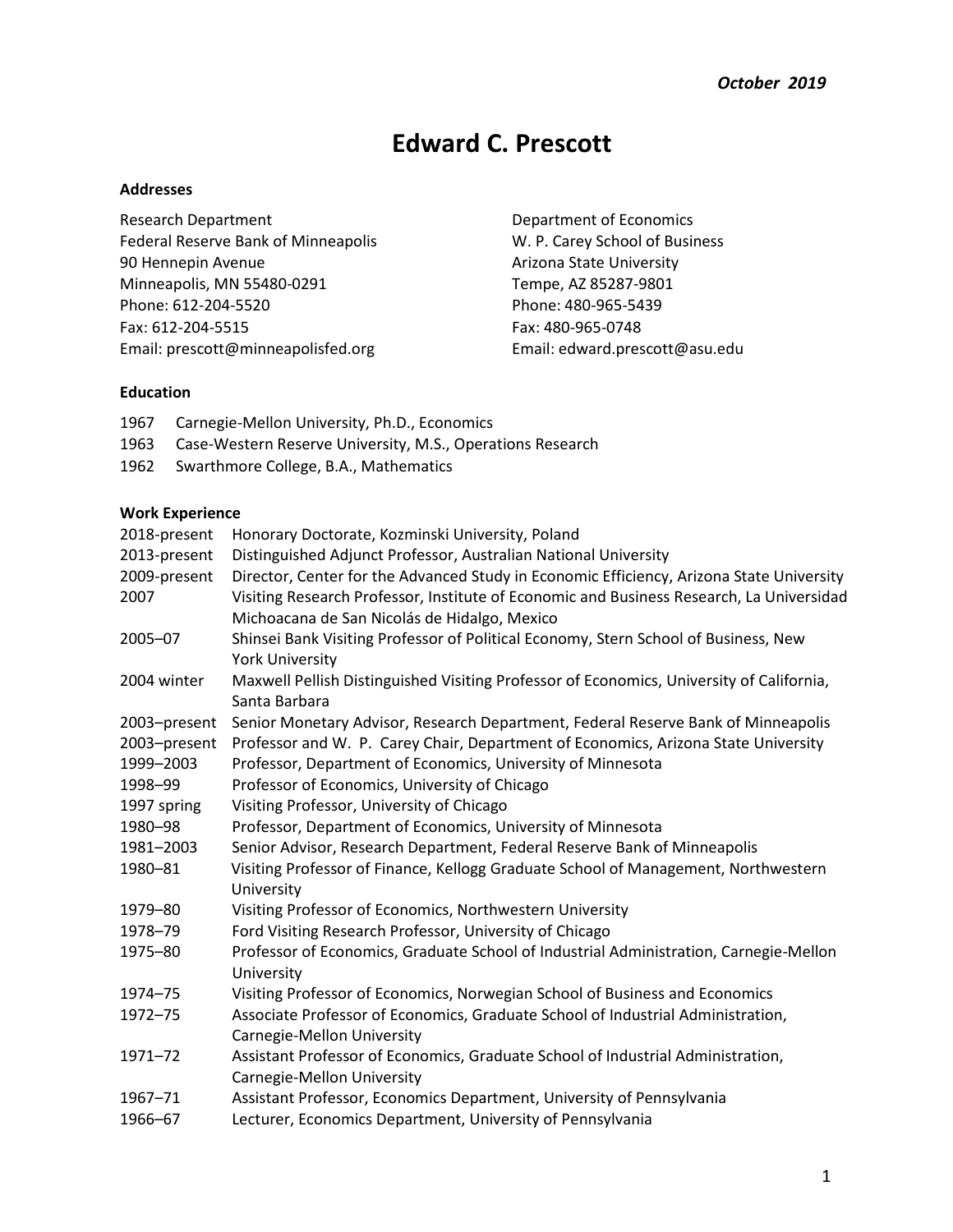# **Honors and Awards**

| 2018         | Honorary Doctorate, Kozminski University, Warsaw, Poland                        |
|--------------|---------------------------------------------------------------------------------|
| 2018         | Honorary Member, Renmin University, International Advisory Board                |
| 2015         | The Adam Smith Award, National Association of Business Economists               |
| 2013         | Honorary Doctorate of Economics, Bar-Ilan University, Israel                    |
| 2012         | Honorary Professor, Southeast University, China                                 |
| 2012         | Honorary Professor, Gumilyov Eurasian National University                       |
| 2012         | Honorary Member, Omega Rho International Honor Society                          |
| 2011         | Economic Theory Fellow, Society for the Advancement of Economic Theory          |
| 2008-present | Member, National Academy of Science                                             |
| 2007         | Honorary Doctorate of Mathematics, Athens University                            |
| 2006         | Regents' Professor, Arizona State University                                    |
| 2004         | The Bank of Sweden Prize in Economic Sciences in Memory of Alfred Nobel (joint  |
|              | with Finn Kydland) "For their contributions to dynamic macroeconomics: the time |
|              | consistency of economic policy and the driving forces behind business cycles."  |
| 2003         | McKnight Presidential Chair in Economics, University of Minnesota               |
| 2002         | Laurea Honoris Causa in Economica, University of Rome "Tor Vergata"             |
| 2002         | Erwin Plein Nemmers Prize in Economics, Northwestern University                 |
| 1996-2003    | Regents' Professor, University of Minnesota                                     |
| 1992-present | American Academy of Arts and Science Fellow                                     |
| 1980-present | <b>Econometric Society Fellow</b>                                               |
| 1974-75      | <b>Guggenheim Fellow</b>                                                        |
| 1969-70      | <b>Brookings Economic Policy Fellow</b>                                         |
|              |                                                                                 |

# **Professional Affiliations**

| 2016         | Co-Editor, Dynamic Games in Macroeconomics, Dynamic Games and<br>Applications |
|--------------|-------------------------------------------------------------------------------|
| 2012         | Member, Board of Scholars, American Council for Capital Formation             |
| 2012         | Member, Panmure House Advisory Board, Edinburgh Business School               |
| 2009         | Member, Foreign Advisory Board, Koźmiński University, Warsaw, Poland          |
| 2007         | Co-Editor, Journal of Human Capital                                           |
| 2006         | Member, Advisory Committee, Barcelona Graduate School of Economics            |
| 1992-95      | President, Society of Economic Dynamics and Control                           |
| 1992-94      | President, Society for the Advancement of Economic Theory                     |
| 1991         | Co-editor, Economic Theory                                                    |
| 1990-92      | Associate Editor, Journal of Economic Theory                                  |
| 1988-present | Research Associate, National Bureau of Economic Research                      |
| 1980-90      | Associate Editor, International Economic Review                               |
| 1977-84      | Leader NBER / NSF Workshop in Industrial Organization                         |
| 1976-82      | Associate Editor, Journal of Econometrics                                     |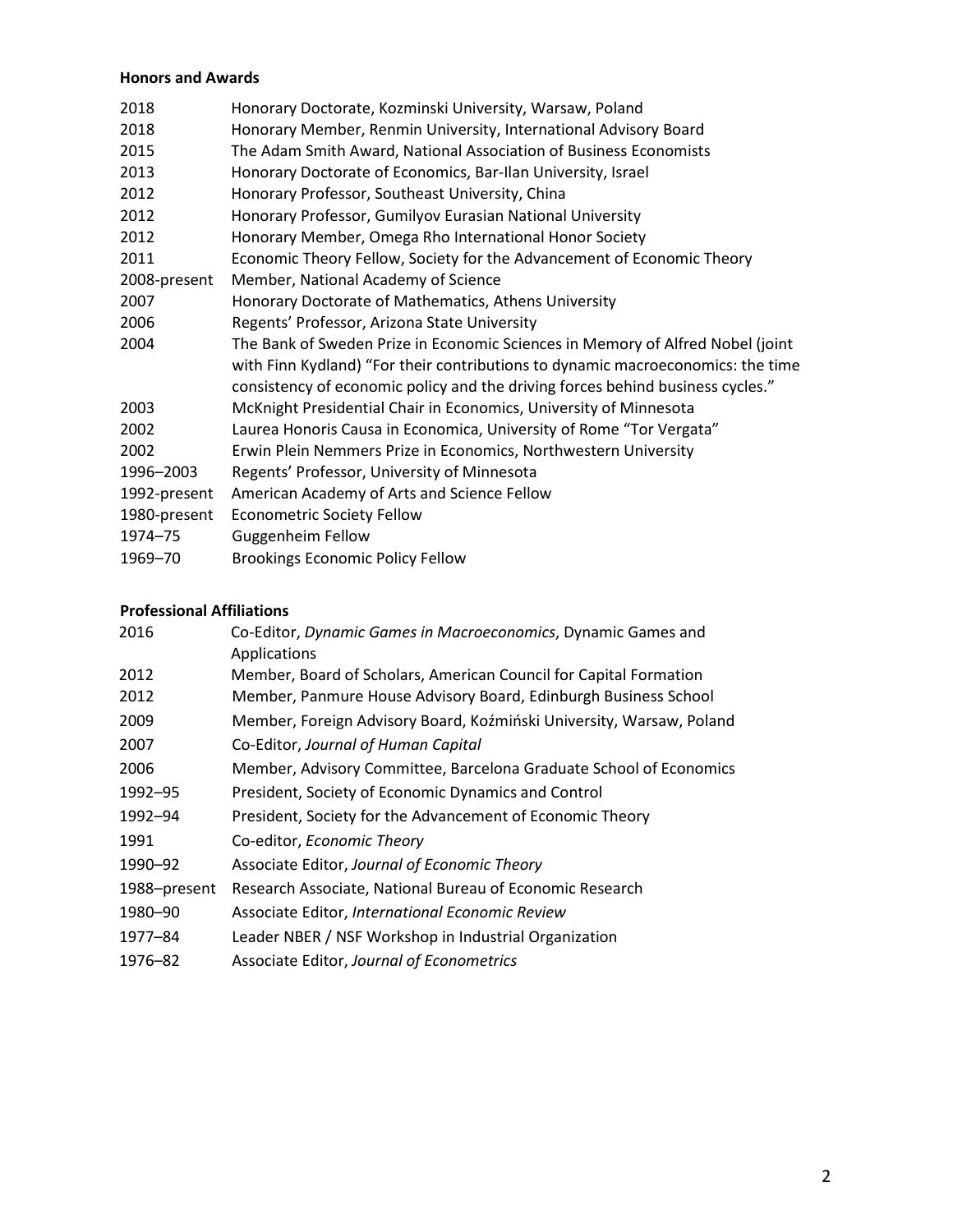#### **Books**

*Barriers to Riches*, with S. L. Parente, MIT Press, 2000.

- Italian translation, translator Raffaella Rojatti, *Barriere Alla Ricchezza Delli*, Milano, Università Bacconi Editore, 2001.
- French translation, translator Xuan Thuc Rocheteau, *Les Richesses Défendues,* Editions Payout Lausanne, 2002.
- Chinese translation, translator Jun Su, Renmin University of China Press, 2010.
- *Recursive Methods in Economic Dynamics*, N. L. Stokey and R. E. Lucas, Jr., with the collaboration of E. C. Prescott, Harvard University Press, 1989.

# **Edited Volumes**

- [Special Issue: Dynamic Games in Macroeconomics,](http://link.springer.com/journal/13235/6/2/page/1) co-edited with K. Reffett, *Dynamic Games and Applications* 6(2), June 2016, 157-261.
- *[Contributions in Economic Theory: Symposium in the honor of C. D. Aliprantis,](http://casee.asu.edu/upload/Prescott/2008-Yannelis%2C%20Cornet-%20JME-%20Contributions%20in%20Economic%20Theory%20Symposium%20in%20the%20honor%20of%20CD%20Aliprantis.pdf)* co-edited with Nicholas C. Yannelis and Bernard Cornet, *Journal of Mathematical Economics*, 2008.
- "Great Depressions [of the 20th Century,"](http://casee.asu.edu/upload/Prescott/2002-Kehoe-RED-Introduction%20Great%20Depressions%20of%20the%2020th%20Century.pdf) co-edited with T. J. Kehoe, *Review of Economic Dynamics* 5, January 2002. [Revised and expanded version published as *[Great](http://www.greatdepressionsbook.com/index.cfm) [Depressions of the Twentieth](http://www.greatdepressionsbook.com/index.cfm)  [Century](http://www.greatdepressionsbook.com/index.cfm)*, co-edited with T. J. Kehoe, Federal Reserve Bank of Minneapolis, 2007.]
- [Applied General Equilibrium Symposium issue,](http://link.springer.com/article/10.1007%2FBF01213938?LI=true) co-edited with T. J. Kehoe, *Economic Theory* 6, February 1995.
- [Contractual Arrangements for Intertemporal Trade,](http://www.upress.umn.edu/book-division/books/contractual-arrangements-for-intertemporal-trade) co-edited with N. Wallace, University of Minnesota Press, 1987.

## **Published and Forthcoming Research Papers**

- ["U.S. Hours at Work,"](https://casee.asu.edu/upload/US_Hours_at_Work.pdf) joint with Simona E. Cociuba and Alexander Ueberfeldt, *Economic Letters* 169 (2018), 87-90.
- ["An Aggregate Model for Policy Analysis with Demographic Change,"](https://www.sciencedirect.com/science/article/pii/S2212828X16300597) with Ellen R. McGrattan, *Journal of the Economics of Ageing,* 11, 52-61, May 2018.
- "[Money in the Production Function,](https://minneapolisfed.org/research/staff-reports/money-in-the-production-function)" joint with Ryan Wessel, Federal Reserve Bank of Minneapolis, Staff Report 562, April 2018.
- ["Tarnishing the Golden State: Regulations and Slow Economic Growth,](https://www.sciencedirect.com/science/article/pii/S0304393217301265)" with Kyle F. Herkenhoff and Lee E. Ohanian, *Journal of Monetary Economics*, Vol. 93, 89-109, January 2018.
- ["Fiat Value in the Theory of Value,](https://www.minneapolisfed.org/research/staff-reports/fiat-value-in-the-theory-of-value)" joint with Ryan Wessel, Federal Reserve Bank of Minneapolis, Staff Report 530, June 2017.
- ["On Financing Retirement with an Aging Population,"](http://onlinelibrary.wiley.com/doi/10.3982/QE648/epdf) with E.R. McGrattan, *Quantitative Economics*, 8(1), 75-115, March 2017.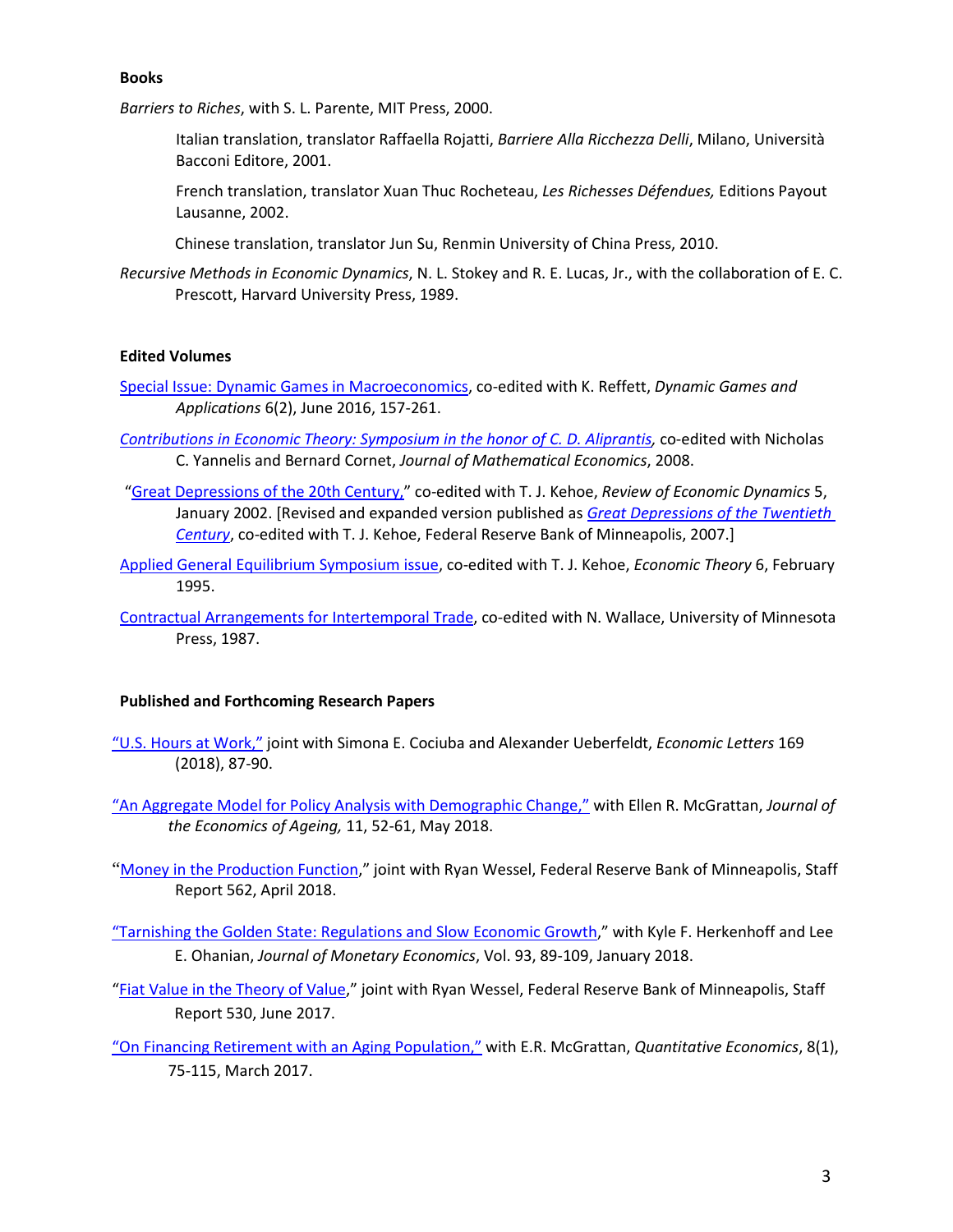- ["RBC Methodology and the Development of Aggregate Economic Theory,](https://www.minneapolisfed.org/research/staff-reports/rbc-methodology-and-the-development-of-aggregate-economic-theory)" Handbook of Macroeconomics Volume 2B, edited by J.B. Taylor and H. Uhlig, Chapter 22 (1759-1785), North-Holland. Federal Reserve Bank of Minneapolis Staff Report 527, November 2016.
- ["Northern America's Production of Technology Capital is Transforming the World Economy,"](https://urldefense.proofpoint.com/v2/url?u=http-3A__link.springer.com_article_10.1057_s11369-2D016-2D0011-2D3&d=DwMFAg&c=l45AxH-kUV29SRQusp9vYR0n1GycN4_2jInuKy6zbqQ&r=bs0zUn2TX5qOnsjFgBK67C4oEDHkW0Sviyn5FOb-AEM&m=slUUwvRVwaRzqGDMiy-j30YF3s1n7FP7HksuOIU8pKM&s=8Hk7FvrYc4J-99EUx64kw3Um3rxHDt9Y_uE6D6ofxIU&e=) Adam Smith Lecture delivered on October 11, 2015, National Association of Business Economics Annual Meeting, *Business Economics* 51(3), 127-132, September 2016.
- ["Equilibrium with Mutual Organizations in Adverse Selection Economies,"](http://link.springer.com/article/10.1007/s00199-015-0918-3) with A. Blandin and J. Boyd, *Economic Theory*, 62(1), 3-13, June 2016.
- [Editorial to the Special Issue in Honor of Bernard Cornet,](http://link.springer.com/article/10.1007/s00199-016-0982-3) with A. Araujo, J.M. Bonnisseau, and N.C. Yannelis, *Economic Theory*, 62(1), 1-2, June 2016.
- [Preface: Special Issue on Dynamic Games in Macroeconomics,](http://link.springer.com/article/10.1007%2Fs13235-015-0180-0) *Dynamic Games and Applications,* with K. Reffett, 6(2), 157-160, June 2016.
- ["Quid Pro Quo: Technology Capital Transfers for Market Access in China,"](http://restud.oxfordjournals.org/content/82/3/1154.full.pdf+html) with Thomas Holmes and Ellen R. McGrattan, *Review of Economic Studies*, 82(3), 1154-1193, March 2015.
- ["Real Business Cycles after Three Decades: A Panel Discussion with Edward Prescott, Finn Kydland,](http://journals.cambridge.org/action/displayAbstract?fromPage=online&aid=9603748&fileId=S1365100513000424)  [Charles Plosser, John Long, Thomas Cooley, and Gary Hansen,"](http://journals.cambridge.org/action/displayAbstract?fromPage=online&aid=9603748&fileId=S1365100513000424) Sumru Altuga and Warren Young, *Macroeconomic Dynamics*, 19 (2), 425–445, March 2015.
- ["Interest on Reserves, Policy Rules and Quantitative Easing,"](http://www.sciencedirect.com/science/article/pii/S0165188914002255) *Journal of Economic Dynamics and Control*, 49, 109-111, December 2014.
- ["A Reassessment of Real Business Cycle Theory,](https://www.minneapolisfed.org/publications_papers/pub_display.cfm?id=5244&)" with Ellen McGrattan, *American Economic Review Papers and Proceedings,* 104(5), 177-182, May 2014.
- "The [Great Recession and Delayed Economic Recovery: A Labor Productivity Puzzle?"](http://casee.asu.edu/upload/Prescott/2012-McGrattan-GPDER-The%20Great%20Recession%20and%20Delayed%20Economic%20Recovery%20A%20Labor%20Productivity%20Puzzle.pdf) with E.R. McGrattan, in L. E. Ohanian, J. B. Taylor and I. J. Wright, eds., *Government Policies and the Delayed Economic Recovery*, Hoover Institution Press, Stanford, CA, 115-154, 2012.
- ["Aggregate Labor Supply,"](http://casee.asu.edu/upload/Prescott/2012%20-Wallenius-FRBMQ-Aggregate%20Labor%20Supply.pdf) with J. Wallenius, *Federal Reserve Bank of Minneapolis Quarterly Review*, 35(2), 2–16, October 2012.
- ["More Time on the Job,"](http://casee.asu.edu/upload/Prescott/2012-4%25%20Solution%20book%20chapter-More%20Time%20on%20the%20Job.pdf) Chapter 4 in B. Miniter, ed., *The 4% Solution: Unleashing the Economic Growth America Needs*, Crown Publishing Group, New York, 42-49, 2012.
- ["Asia Booming, US Depressed, and Europe Stagnating,](http://www.airitilibrary.com/Publication/alDetailedMesh?DocID=10274979-201104-201201310032-201201310032-2-27)" Distinguished Lecture Commemorating the 60<sup>th</sup> Anniversary of the Founding of Tamkang University, *Tamkang Journal of International Affairs*, 14 (4), 1-26, April 2011.
- ["Costly Financial Intermediation in Neoclassical Growth Theory,"](http://casee.asu.edu/upload/Prescott/2011-Mehra%2C%20Piguillem-QE-Costly%20Financial%20Intermediation%20in%20Neoclassical%20Growth%20Theory.pdf) with R. Mehra and F. Piguillem, *Quantitative Economics*, 2 (2011), 1-36, January 2011.
- ["Unmeasured Investment and the Puzzling U.S. Boom in the 1990s,"](http://casee.asu.edu/upload/Prescott/2010-McGrattan%2C%20Prescott-AEA-Unmeasured%20Investment%20and%20the%20Puzzling%20US%20Boom%20in%20the%201990s.pdf) with E. R. McGrattan, *American Economic Journal: Macroeconomics*, 2 (4), 88-123, October 2010.
- ["Technology Capital and the U.S. Current Account,"](http://casee.asu.edu/upload/Prescott/2010-McGrattan-AER-Technology%20Capital%20and%20the%20US%20Current%20Account.pdf) with E. R. McGrattan, *American Economic Review*, 100 (4), 1493-1522, September 2010.
- ["Openness, Technology Capital, and Development,"](http://www.sciencedirect.com/science/article/pii/S0022053108001385) with E. R. McGrattan, *Journal of Economic Theory*  144, 2454–76, November 2009.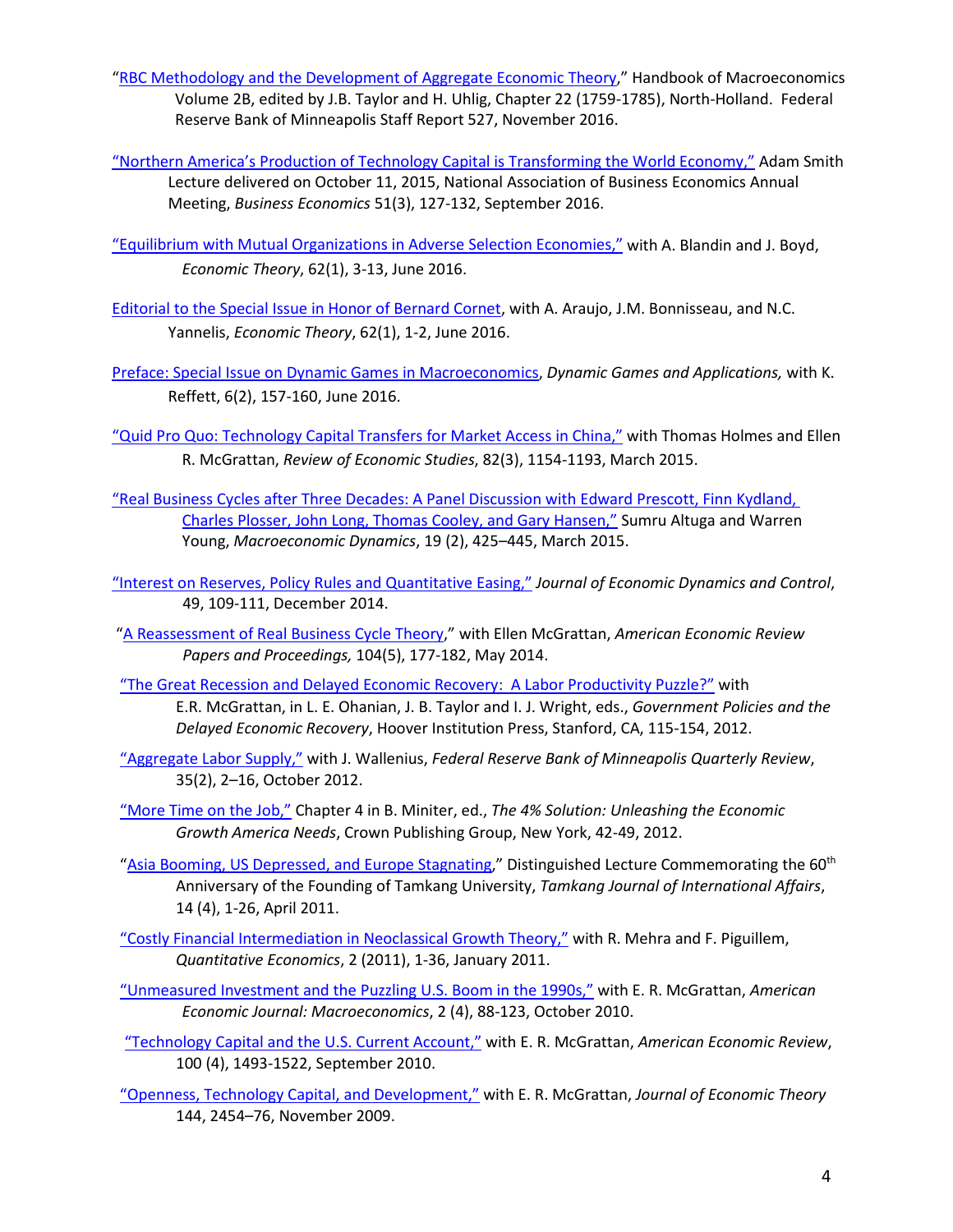- ["Lifetime Aggregate Labor Supply with Endogenous Workweek Length,"](http://casee.asu.edu/upload/Prescott/2009-Rogerson%2C%20Wallenius-RED-Lifetime%20Aggregate%20Labor%20Supply%20Endogenous%20Workweek%20length.pdf) with R. Rogerson and J. Wallenius, *Review of Economic Dynamics* 12, 23–36, 2009.
- ["The Depressing Effect of Agriculture Institutions on the Prewar Japanese Economy," w](http://casee.asu.edu/upload/Prescott/2008-Hayashi-JPE-Depressing%20Effect%20Agriculture%20Prewar%20Japanese.pdf)ith F. Hayashi, *Journal of Political Economy* 116, 573–632, 2008.
- ["My Development as an Economist: The Joy of Being a Teacher -Researcher,"](http://casee.asu.edu/upload/Prescott/2008-My%20Development%20as%20an%20Economist%20%20The%20Joy%20of%20Being%20a%20Teacher%20Researcher.pdf) in the Trinity University *Nobel Economists Lecture Series*, 2008.
- "The Modern Theory of Aggregate Labor Supply and the Consequences of Taxes," with J. Wallenius, in H. H. Gissurarson and T. T. Herbertsson, eds., *Cutting Taxes to Increase Prosperity*, Reykjavik, RSE, Icelandic Research Center of Social and Economic Affairs, 9–24, 2008.
- ["The Equity Premium: ABCs," w](http://casee.asu.edu/upload/Prescott/2008-Mehra-HERP-The%20Equity%20Premium%20ABCs.pdf)ith R. Mehra, Chapter 1 in R. Mehra, ed., *Handbook of the Equity Risk Premium*, Elsevier, Amsterdam, 1–36, 2008.
- ["Non-Risk Based Explanations of the Equity Premium," w](http://casee.asu.edu/upload/Prescott/2008-Mehra-HERP-Non-Risk%20Based%20Explanations%20Equity%20Premium.pdf)ith R. Mehra, Chapter 3 in R. Mehra, ed., *Handbook of the Equity Risk Premium*, Elsevier, Amsterdam, 101–16, 2008.
- ["On the Needed Quantity of Government Debt,"](http://casee.asu.edu/upload/Prescott/2007-Birkeland%20-%20FRBMQR-%20On%20Needed%20Quantity%20of%20Government%20Debt.pdf) with K. Birkeland, *Federal Reserve Bank of Minneapolis Quarterly Review* 31, 2–15, November 2007.
- ["Nobel Lecture: The Transformation of Macroeconomic Policy and Research,"](http://casee.asu.edu/upload/Prescott/2006-JPE-Nobel%20Lecture%20The%20Transformation%20of%20Macroeconomic%20Policy%20Research.pdf) *Journal of Political Economy* 114, 203–35, 2006.
- "What [a Country Must Do to Catch Up to the Industrial Leaders,"](http://casee.asu.edu/upload/Prescott/2006-Parente-LSWN-What%20a%20Country%20Must%20Do%20to%20Catch%20Up%20to%20the%20Industrial%20Leaders.pdf) with S. L. Parente, in L. Balcerowicz and S. Fischer, eds., *Living Standards and the Wealth of Nations,* MIT Press, 17–40, 2006.
- ["On the Equilibrium Concept for Overlapping Generations Organizations,"](http://casee.asu.edu/upload/Prescott/2005-Rios-Rull-IER-Equilibrium%20Concept%20Overlapping%20Generations.pdf) with J.-V. Ríos-Rull, *International Economic Review* 46, 1065–80, November 2005.
- ["Taxes, Regulations, and the Value of U.S. and U.K. Corporations,"](http://casee.asu.edu/upload/Prescott/2005-McGrattan-RES-Taxes%20Regulations%20Value%20of%20US%20UK%20Corp.pdf) with E. R. McGrattan, *Review of Economic Studies* 72, 767–96, 2005*.*
- ["Capacity Constraints, Asymmetries, and the Business Cycle,"](http://casee.asu.edu/upload/Prescott/2005-Hansen-RED-Capacity%20Constraints%20Asymmetries%20and%20Business%20Cycle.pdf) with G. D. Hansen, *Review of Economic Dynamics* 8, 850–65, October 2005.
- ["Productivity and the Post-1990 U.S. Economy,"](http://casee.asu.edu/upload/Prescott/2005-McGrattan-FRBSLR-Productivity%20and%20the%20Post-1990%20US%20Economy.pdf) with E. R. McGrattan, *Federal Reserve Bank of St. Louis Review* 87, 537–50, July/August 2005.
- ["Non-Convexities in Quantitative Equilibrium Studies of Business Cycles,](https://www.minneapolisfed.org/research/staff-reports/nonconvexities-in-quantitative-general-equilibrium-studies-of-business-cycles)" in T. J. Kehoe, T. N. Srinivasan, and J. Whalley, eds., *Frontiers of General Equilibrium Modeling: Essays in Honor of Herbert Scarf,* Cambridge University Press, 95–118, 2010.
- ["The Elasticity of Labor Supply and the Consequences for Tax Policy,"](http://casee.asu.edu/upload/Prescott/2005-TFT-The%20Elasticity%20of%20Labor%20Supply%20and%20the%20Consequences%20for%20Tax%20Policy.pdf) Chapter 8 in A. J. Auerbach and K. A. Hassett, eds., *Toward Fundamental Tax Reform*, Washington, D.C., AEI Press, 2005.
- ["A Unified Theory of the Evolution of International Income Levels,"](http://casee.asu.edu/upload/Prescott/2005-Parente-HEG-A%20Unified%20Theory%20of%20the%20Evolution%20of%20International%20Income%20Levels.pdf) with S.L. Parente, in P. Aghion and S. Durlauf, eds., *Handbook of Economic Growth,* Vol. 1B, North-Holland, Amsterdam, 1371– 416, 2005.
- ["The 1929 Stock Market: Irving Fisher Was Right," w](http://casee.asu.edu/upload/Prescott/2004-McGrattan-IER-1929%20Stock%20Market%20Irving%20Fisher%20was%20Right.pdf)ith E. R. McGrattan, *International Economic Review* 45, 991–1009, November 2004.
- ["Why Do Americans Work So Much More Than Europeans?"](http://casee.asu.edu/upload/Prescott/2004-FRBMQR-Why%20do%20Americans%20Work%20So%20Much%20More%20than%20Europeans.pdf) *Federal Reserve Bank of Minneapolis Quarterly Review* 28, 2–13, July 2004.
- ["Average Debt and Equity Returns: Puzzling? " w](http://casee.asu.edu/upload/Prescott/2003-McGrattan-AER-Average%20Debt%20and%20Equity%20Returns%20Puzzling.pdf)ith E. R. McGrattan, *American Economic Review* 93, 392–97, May 2003.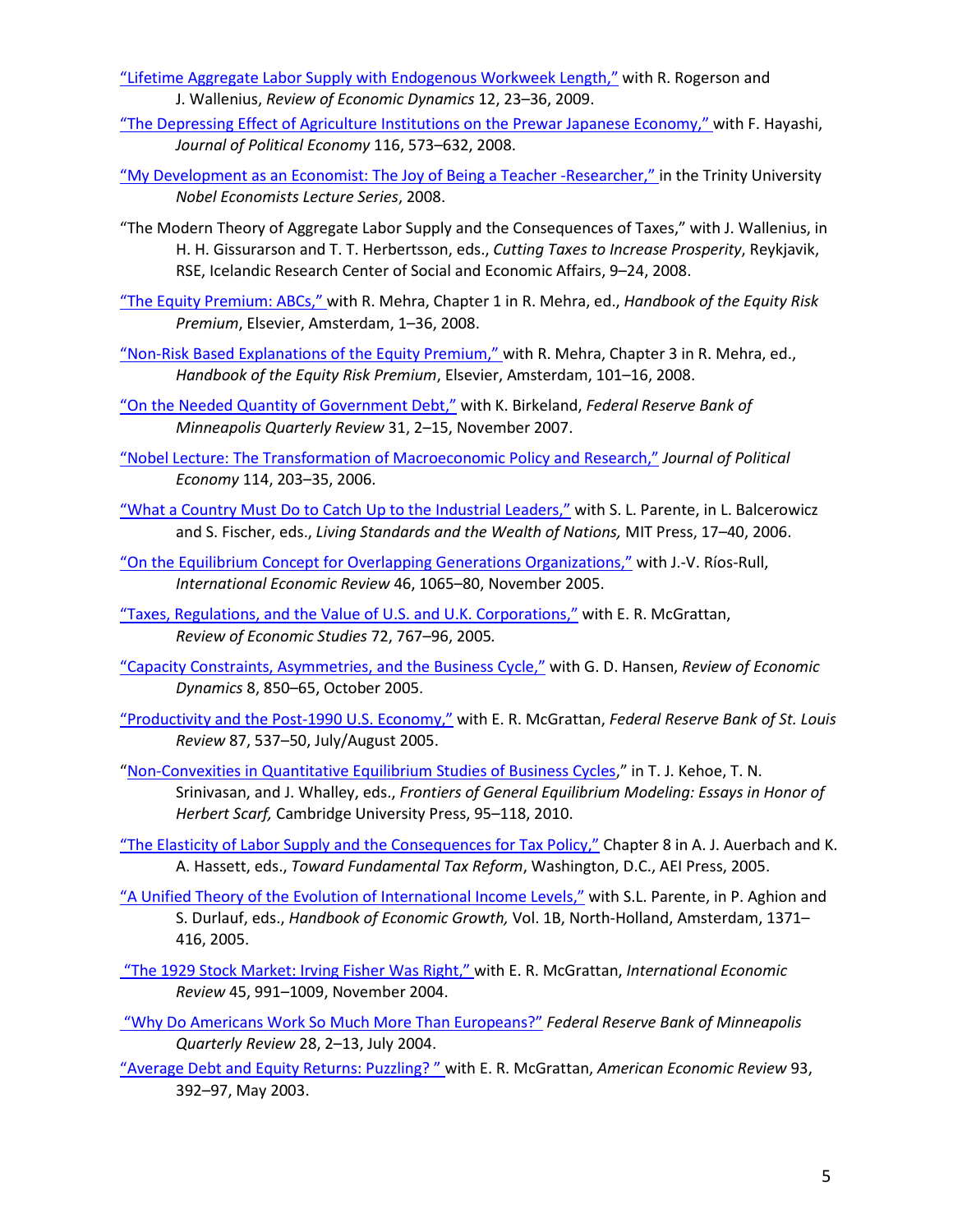- ["The Equity Premium in Retrospect," w](http://casee.asu.edu/upload/Prescott/2003-Mehra-HEF-The%20Equity%20Premium%20in%20Retrospect.pdf)ith R. Mehra, in G. M. Constantinides, M. Harris, and R. Stulz, eds., *Handbook of the Economics of Finance,* Vol. 1B, *Financial Markets and Asset Pricing,*  North-Holland, Amsterdam, 2003.
- ["Testing for Stock Market Overvaluation/Undervaluation," w](http://casee.asu.edu/upload/Prescott/2003-McGrattan-MIT-Testing%20for%20Stock%20Market%20Overvaluation%20Undervaluation%20COPYWRIGHT.pdf)ith E. R. McGrattan, Chapter 18 in W. C. Hunter, G. G. Kaufman, and M. Pomerleano, eds., *Asset Price Bubbles,* MIT Press, 271–76, 2003.
- ["Introduction to Sunspots and Lotteries," w](http://casee.asu.edu/upload/Prescott/2002-Shell-JET-Introduction%20to%20Sunspots%20and%20Lotteries.pdf)ith K. Shell, *Journal of Economic Theory* 107, 1–10, November 2002.
- ["Lotteries, Sunspots, and Incentive Constraints," w](http://casee.asu.edu/upload/Prescott/2002-Kehoe%2C%20Levine-JET-Lotteries%20Sunspots%20Incentive%20Constraints.pdf)ith T. J. Kehoe and D. K. Levine, *Journal of Economic Theory* 107, 39–69, November 2002.
- ["Malthus to Solow,"](http://casee.asu.edu/upload/Prescott/2002-Hansen-AER-Malthus%20to%20Solow.pdf) with G. D. Hansen, *American Economic Review* 92, 1205–17, September 2002.
- ["Prosperity and Depression: 2002 Richard T. Ely Lecture,"](http://casee.asu.edu/upload/Prescott/2002-AER-Prosperity%20and%20Depressions.pdf) *American Economic Review* 92, 1– 15, May 2002.
- ["Introduction: Great Depressions of the 20th Century," w](http://casee.asu.edu/upload/Prescott/2002-Kehoe-RED-Introduction%20Great%20Depressions%20of%20the%2020th%20Century.pdf)ith T. J. Kehoe, *Review of Economic Dynamics*  5, 1–18, January 2002.
- ["The 1990s in Japan: A Lost Decade," w](http://casee.asu.edu/upload/Prescott/2002-Hayashi-RED-The%201990s%20in%20Japan%20A%20Lost%20Decade.pdf)ith F. Hayashi, *Review of Economic Dynamics* 5, 206– 35, January 2002.; an expanded version in *The Economics of An Ageing Population*, edited by P. Onofri, Edward Elgar Publishing, 2004 can be viewed [here.](http://casee.wpcarey.asu.edu/upload/Prescott/2004-Hayashi-%20EAP-%20The%201990s%20in%20Japan%20A%20lost%20decade.pdf)
- ["Business Cycle Theory: Methods and Problems," C](http://casee.asu.edu/upload/Prescott/2001-CGSCTEE-%20Business%20Cycle%20Theory%20Methods%20and%20Problems.pdf)hapter 12 in L. P. Punzo, ed., *Cycles, Growth, and Structural Change: Theories and Empirical Evidence,* Routledge, London, 283–300, 2001.
- ["Is the Stock Market Overvalued? " w](http://casee.asu.edu/upload/Prescott/2000-McGrattan-FRBMQR-Is%20Stock%20Market%20Overvalued.pdf)ith E. R. McGrattan, *Federal Reserve Bank of Minneapolis Quarterly Review* 24, 20–40, Fall 2000.
- ["Monopoly Rights: A Barrier to Riches," w](http://casee.asu.edu/upload/Prescott/1999-Parente-AER-Monopoly%20Rights%20A%20Barrier%20Riches.pdf)ith S. L. Parente, *American Economic Review* 89, 1216–33, December 1999.
- ["Needed: A Theory of Total Factor Productivity,"](http://casee.asu.edu/upload/Prescott/1998-IER-Needed%20Theory%20of%20Total%20Factor%20Productivity.pdf) *International Economic Review* 39, 525–52, August 1998.
- ["Post-War U.S. Business Cycles: A Descriptive Empirical Investigation," w](http://casee.asu.edu/upload/Prescott/1997-Hodrick-JMCB-Post%20War%20US%20Business%20Cycles%20A%20Descriptive%20Empirical%20Investigation.pdf)ith R. Hodrick, *Journal of Money, Credit, and Banking* 29, 1–16, February 1997. [\(Discussion Paper 451,](http://casee.asu.edu/upload/Prescott/1980-Hodrick%20-%20PostWar%20US%20Business%20Cycles%20An%20Empirical%20Investigation%20-DP451.pdf) Northwestern University, 1980. [Version presented at 1978 meetings of the Econometric Society\)](http://casee.asu.edu/upload/Prescott/1978-Hodrick-Post-War%20US%20Business%20Cycles%20A%20Descriptive%20Empirical%20Investigation.pdf)
- ["Real Returns on Government Debt: A General Equilibrium Quantitative Exploration,"](http://casee.asu.edu/upload/Prescott/1997-Diaz%20Gimenez-EER-Real%20Returns%20on%20Government%20Debt%20A%20general%20equilibrium%20quantitative%20exploration.pdf) with J. Díaz-Giménez, *European Economic Review* 41, 115–37, 1997.

["Valuation Equilibrium with Clubs," w](http://casee.asu.edu/upload/Prescott/1997-Cole-JET-Valuation%20Equilibrium%20with%20Clubs.pdf)ith H. Cole, *Journal of Economic Theory* 74, 19–39, May 1997.

- ["The Computational Experiment: An](http://casee.asu.edu/upload/Prescott/1996-Kydland-JEP-Computational%20Experiment%2C%20Econometric%20Tool.pdf) Econometric Tool," with F. E. Kydland, *Journal of Economic Perspectives* 10, 68–86, Winter 1996.
- ["Introduction to the Symposium: The Discipline of Applied General Equilibrium," w](http://casee.asu.edu/upload/Prescott/1995-Kehoe-ET-Introduction%20to%20Symposium%20The%20Discipline%20of%20Applied%20General%20Equilibrium.pdf)ith T. J. Kehoe, *Economic Theory* 6, 1–11, June 1995.
- ["An Equilibrium Analysis with Idle Resources and Varying Capacity Utilization Rates,"](http://casee.asu.edu/upload/Prescott/1995-Cooley%2C%20Hansen%20-%20ET%20-%20An%20Equilibrium%20Analysis%20with%20Idle%20Resources%20and%20Varying%20Capacity%20Utilization%20Rates.pdf) with T. F. Cooley and G. D. Hansen, *Economic Theory* 6, 35–50, June 1995.
- ["Economic Growth and Business Cycles,"](http://casee.asu.edu/upload/Prescott/1995-Cooley-FBCR-Economic%20Growth%20and%20Business%20Cycles.pdf) with T. F. Cooley, Chapter 1 in T. F. Cooley, ed., *Frontiers of Business Cycle Research,* Princeton University Press, 1–38, 1995.
- ["Recursive Methods for Computing Equilibria in Business Cycle Models,"](http://casee.asu.edu/upload/Prescott/1995-Hansen%2C%20Cooley-FBCR-Recursive%20Methods%20for%20Computing%20Equilibria%20in%20Business%20Cycle%20Models.pdf) with G. D. Hansen, Chapter 2 in T. F. Cooley, ed., *Frontiers of Business Cycle Research,* Princeton University Press, 39–64, 1995.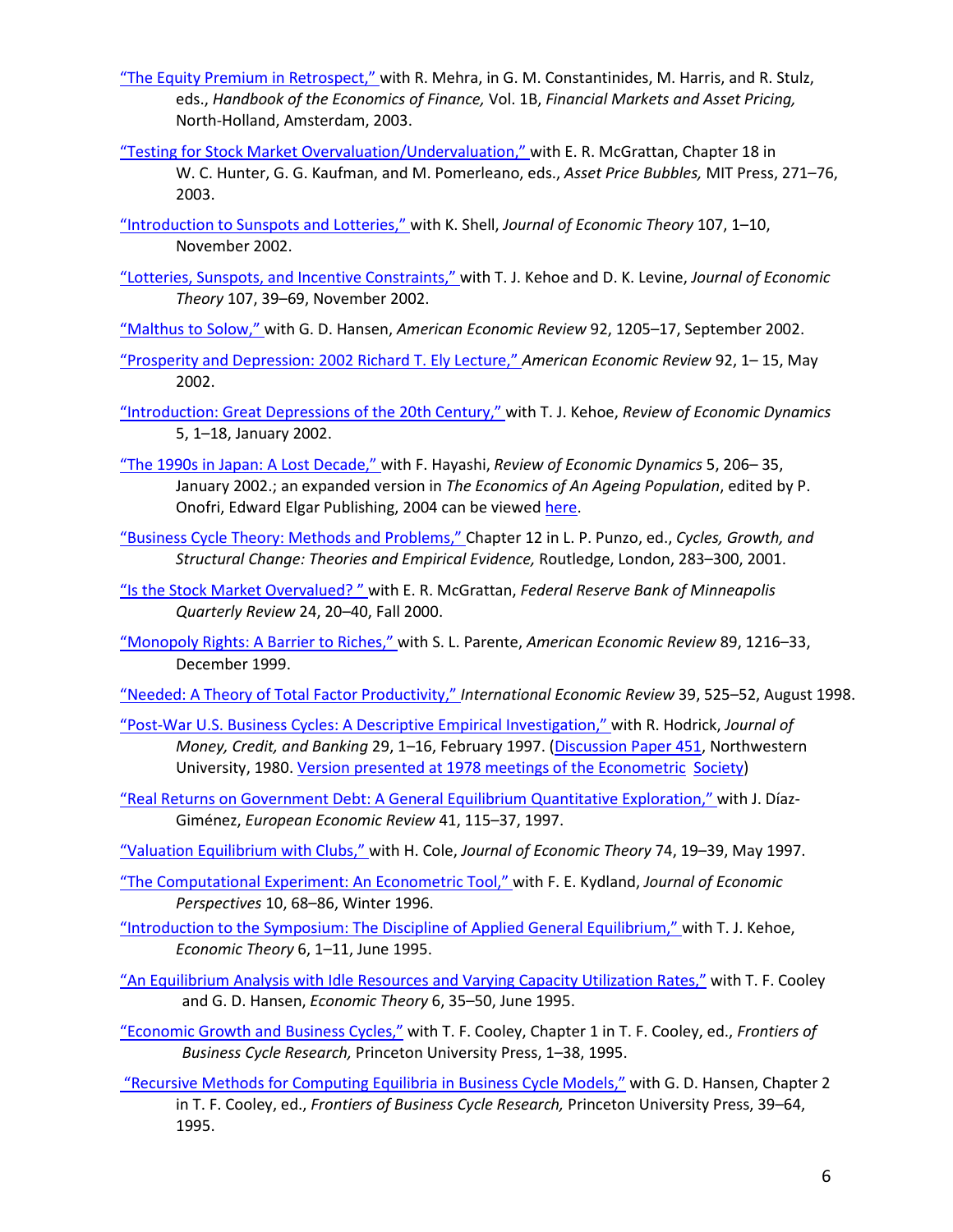- ["Stationary Solution to Overlapping Generations Model of Fiat Money: Experimental Evidence,"](http://casee.asu.edu/upload/Prescott/1994-Lim%20Sunder-EE-Stationary%20Solution%20Overlapping%20Generations%20Model%20Fiat%20Money%20Experimental%20Evidence.pdf) with S. S. Lim and S. Sunder, *Empirical Economics* 19, 255–77, 1994.
- ["Barriers to Technology Adoption and Development,"](http://casee.asu.edu/upload/Prescott/1994-Parente-JPE-Barriers%20to%20Technology%20Adoption%20and%20Development.pdf) with S. L. Parente, *Journal of Political Economy*  102, 298–321, April 1994.
- "Did Technology Shocks [Cause the 1990–1991 Recession?"](http://casee.asu.edu/upload/Prescott/1993-Hansen-AER-Did%20Technology%20Shocks%20Cause%20the%201990-1991%20Recession.pdf) with G. D. Hansen, *American Economic Review* 83, 280–86, May 1993.
- ["Changes in the Wealth of Nations"](http://casee.asu.edu/upload/Prescott/1993-Parente-FRBMQR-Changes%20in%20the%20Wealth%20of%20Nations.pdf) with S. L. Parente, *Federal Reserve Bank of Minneapolis Quarterly Review* 17, 3–16, Spring 1993.
- ["Effects of Alternative Monetary Stabilization Policies:](http://casee.asu.edu/upload/Prescott/1993%20-%20Prescott%20-%20Effect%20of%20Monetary%20Policies%20An%20Unexpected%20Finding%20CONFERENCE%20PAPER.pdf) An Unexpected Finding", Federal Reserve Bank of San Francisco, *Working Papers in Applied Economic Theory*, 93-06, May 1993.
- ["Cyclical Movements of the Labor Input and Its Implicit Real Price," w](http://casee.asu.edu/upload/Prescott/1993-Kydland-FRBCER-Cyclical%20Movements%20of%20the%20Labor%20Input%20and%20Its%20Implicit%20Real%20Wage.pdf)ith F. E. Kydland, *Federal Reserve Bank of Cleveland Economic Review* 29, 12–23, 1993.
- ["The Firm and the Plant in General Equilibrium Theory," w](http://casee.asu.edu/upload/Prescott/1993-Hornstein-GEGRII-The%20Firm%20and%20the%20Plant%20in%20General%20Equilibrium%20Theory.pdf)ith A. Hornstein, in R. Becker, M. Boldrin, R. Jones, and W. Thomson, eds., *General Equilibrium, Growth, and Trade II: The Legacy of Lionel McKenzie,* Academic Press, 393–410, 1993.
- ["Technology Adoption and the Mechanics of Economic Development," w](http://casee.asu.edu/upload/Prescott/1992-Parente%2C%20Prescott-PEGBC-Technology%20Adoption%20and%20the%20Mechanics%20of%20Economic%20Development.pdf)ith S. L. Parente, in A. Cukierman, Z. Hercowitz, and L. Leiderman, eds., *Growth and Political Business Cycles*, MIT Press, 197–226, 1992.
- ["Stochastic Monotonicity and Stationary Distributions for Dynamic Economies, "](http://casee.asu.edu/upload/Prescott/1992-Hopenhayn-ECONOMETRICA-Stochastic%20Monotonicity%20and%20Stationary%20Distributions%20for%20Dynamic%20Economies.pdf) with H. Hopenhayn, *Econometrica* 60, 1387–1406, November 1992.
- ["Banking in Computable General Equilibrium Economics,"](http://casee.asu.edu/upload/Prescott/1992-Diaz%20Gimenez%2C%20Fitzgerald%2C%20Alvarez-JEDC-Banking%20in%20Computable%20General%20Equilibrium%20Economics.pdf) with J. Díaz-Giménez, T. Fitzgerald, and F. Alvarez, *Journal of Economic Dynamics and Control* 16, 533–60, July/October 1992.
- ["Classical Competitive Analysis of Economies with Islands,"](http://casee.asu.edu/upload/Prescott/1992-Rios-Rull-JET-Classical%20Competitive%20Analysis%20of%20Economies%20with%20Islands.pdf) with J.-V. Ríos-Rull, *Journal of Economic Theory* 57, 73–98, June 1992.
- ["Insurance Contracts as Commodities: A Note,"](http://casee.asu.edu/upload/Prescott/1991-Hornstein-RES-Insurance%20Contracts%20as%20Commodities.pdf) with A. Hornstein, *Review of Economic Studies* 58, 917–28, 1991.
- ["Real Business Cycle Theory: What Have We Learned?"](http://casee.asu.edu/upload/Prescott/1991-RAE-Real%20Business%20Cycle%20Theory%20What%20Have%20We%20Learned.pdf) *Revista de Análisis Economico* 6, 3–19, November 1991.
- "Evaluating the Welfare Effects of [Alternative Monetary Arrangements," w](http://casee.asu.edu/upload/Prescott/1991-Imrohoroglu-FRBMQR-Evaluating%20the%20Welfare%20Effects%20Alternative%20Monetary%20Arrangements.pdf)ith A. Imrohoroglu, *Federal Reserve Bank of Minneapolis Quarterly Review* 15, 3–10, Summer 1991. Revised version of "Seigniorage as a Tax: A Quantitative Evaluation," with A. Imrohoroglu, *Journal of Money, Credit, and Banking* 23, 462–75, August 1991.
- ["The Econometrics of the Applied General Equilibrium Approach to Business Cycles,"](http://casee.asu.edu/upload/Prescott/1991-Kydland-SJE-Econometrics%20of%20the%20General%20Equilibrium%20Approach%20to%20Business%20Cycles.pdf) with F. E. Kydland, *Scandinavian Journal of Economics* 93, 161–78, 1991.
- ["Métodos recursivos para calcular equilibrios en modelos del ciclo económico,"](http://casee.asu.edu/upload/Prescott/1991-Hansen-CEI-Metodos%20recursivos%20para%20calcular%20equilibrios%20en%20modelos%20del%20ciclo%20economico.pdf) with G. Hansen, *Cuadernos Economicos de Ice* 47, 85–112, 1991.
- ["El análisis econométrico del enfoque de equilibrio general de los ciclos económicos," w](http://casee.asu.edu/upload/Prescott/1991-Kydland-CEI-El%20analisis%20econometrico%20del%20enfoque%20de%20equilibrio%20general%20de%20los%20ciclos%20economicos.pdf)ith Finn Kydland, *Cuadernos Economicos de Ice* 48, 125–142, 1991.
- ["Measures of the Insurance Sector Output," w](http://casee.asu.edu/upload/Prescott/1991-Hornstein-GPIR-Measures%20of%20the%20Insurance%20Sector%20Output.pdf)ith A. Hornstein, *Geneva Papers on Insurance and Risk*  59, 191–206, April 1991.
- ["Hours and Employment Variations in Business Cycle Theory," w](http://casee.asu.edu/upload/Prescott/1991-Kydland-ET-Hours%20and%20Employment%20Variations%20in%20Business%20Cycle%20Theory.pdf)ith F. E. Kydland, *Economic Theory* 1, 63–82, January 1991.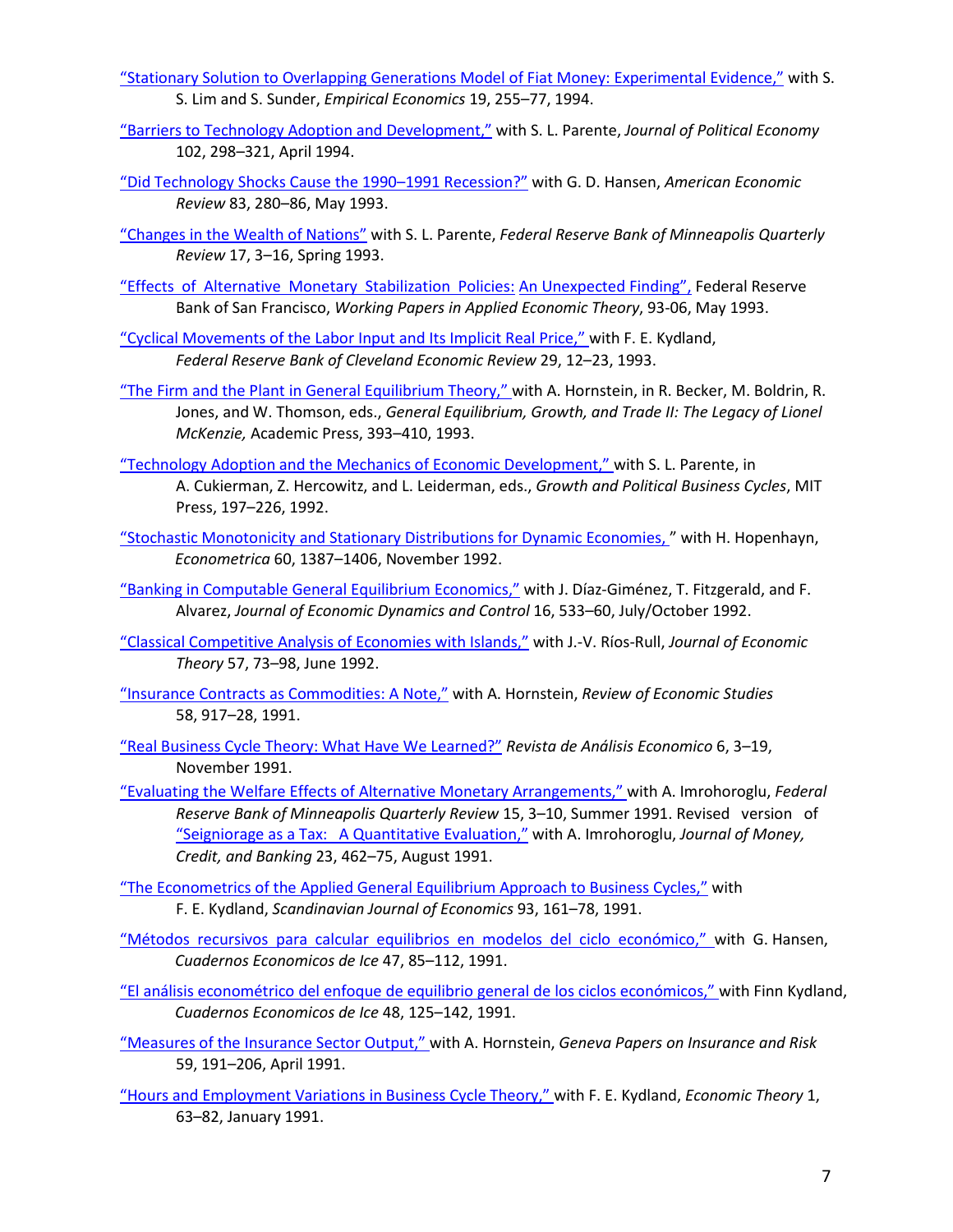- ["Business Cycles: Real Facts and a Monetary Myth," w](http://casee.asu.edu/upload/Prescott/1990-Kydland-FRBMQR-Business%20Cycles%20Real%20Facts%20and%20Monetary%20Myth.pdf)ith F. E. Kydland, *Federal Reserve Bank of Minneapolis Quarterly Review* 14, 3–18, Spring 1990.
- ["Time Consistency and Policy," w](http://casee.asu.edu/upload/Prescott/1988-Chari%2C%20Kehoe-Time%20Consistency%20and%20Policy%20PAPER%20SUBMITTED%20FOR%20publication%20Harvard%20University%20Press.pdf)ith V. V. Chari and P. J. Kehoe, in R. Barro, ed., *Modern Business Cycle Theory*, Harvard University Press, 265–305, 1989.
- ["The Equity Premium Puzzle: A Solution? "](http://casee.asu.edu/upload/Prescott/1988-Mehra-JME-The%20Equity%20Premium%20Puzzle%20SOLUTION.pdf) with R. Mehra, *Journal of Monetary Economics* 22, 133–36, 1988.
- ["Organizations in Economic Analysis,"](http://casee.asu.edu/upload/Prescott/1988-Smith%20Boyd-CJE-Organizations%20in%20Economics.pdf) with B. Smith and J. H. Boyd, *Canadian Journal of Economics* 21, 477–91, 1988.
- ["Robert M. Solow's Neoclassical Growth Model: An Influential Contribution to Economics,"](http://casee.asu.edu/upload/Prescott/1988-SJE-Robert%20Solow%27s%20Neoclassical%20Growth%20Model-Influential%20Contribution%20to%20Economics.pdf)  *Scandinavian Journal of Economics* 90, 7–12, 1988.
- ["The Work Week of Capital and Its Cyclical Implications," w](http://casee.asu.edu/upload/Prescott/1988-Kydland-JME-The%20Work%20Week%20Capital%20and%20Cyclical%20Implications.pdf)ith F. E. Kydland, *Journal of Monetary Economics* 21, 343–60, 1988.
- ["Dynamic Coalitions: Engines of Growth,"](http://casee.asu.edu/upload/Prescott/1987-Boyd-AER-Dynamic%20Coalitions%20Engines%20of%20Growth.pdf) with J. H. Boyd, *American Economic Review*, 63– 67, May 1987.
- ["Dynamic Coalitions: Growth and the Firm,"](http://casee.asu.edu/upload/Prescott/1987-Boyd-CAIT-Dynamic%20Coalitions%20Growth%20and%20the%20Firm%20including%20ADDENDUM.pdf) with J. H. Boyd, in E. C. Prescott and N. Wallace, eds., *Contractual Arrangements for Intertemporal Trade,* University of Minnesota Press, 146–60, 1987.
- ["A Multiple Means of Payment Model,](http://casee.asu.edu/upload/Prescott/1987-NAME-A%20multiple%20means%20of%20payment%20model.pdf)" in W. A. Barnett and K. J. Singleton, eds., *New Approaches to Monetary Economics,* Cambridge University Press, 42–51, 1987.
- ["Theory Ahead of Business Cycle Measurement,"](http://casee.asu.edu/upload/Prescott/1986-RBCRERAP-Theory%20Ahead%20of%20Business%20Cycle%20Measurement.pdf) in K. Brunner and A. H. Meltzer, eds., *Real Business Cycles, Real Exchange Rates and Actual Policies,* Carnegie-Rochester Conference Series on Public Policy 25, 11–44, Autumn 1986[. Revised version i](http://casee.asu.edu/upload/Prescott/1986-FRBMQR-Theory%20Ahead%20of%20Business%20Cycle%20Measurement.pdf)n *Federal Reserve Bank of Minneapolis Quarterly Review* 10, 9–22, Fall 1986.

["Response to a Skeptic"](http://casee.asu.edu/upload/Prescott/1986-FRBMQR-Response%20to%20a%20Skeptic.pdf) *Federal Reserve Bank of Minneapolis Quarterly Review* 10, 28–33, Fall 1986.

- ["Financial Intermediary-Coalitions,"](http://casee.asu.edu/upload/Prescott/1986-Boyd-JET-Financial%20Intermediary%20Coalitions.pdf) with J. H. Boyd, *Journal of Economic Theory* 38, 211–32, April 1986.
- ["The Equity Premium: A Puzzle,"](http://casee.asu.edu/upload/Prescott/1985-Mehra-JME-The%20Equity%20Premium%20Puzzle.pdf) with R. Mehra, *Journal of Monetary Economics* 15, 145–61, March 1985.
- ["General Competitive Analysis in an Economy with Private Information,"](http://casee.asu.edu/upload/Prescott/1984-Townsend-IER-General%20Competitive%20Analysis%20in%20an%20Economy%20with%20Private%20Info.pdf) with R. Townsend, *International Economic Review* 25, 1–20, February 1984.
- ["Pareto Optima and Competitive Equilibria with Adverse Selection and Moral Hazard,"](http://casee.asu.edu/upload/Prescott/1984-Townsend-ECONOMETRICA-Pareto%20Optima%20and%20Competitive%20Equilibria%20with%20Adverse%20Selection%20and%20Moral%20Hazard.pdf) with R. Townsend, *Econometrica* 52, 21–45, January 1984. Unabridged version, "Optima and [Competitive Equilibria with Adverse Selection and Moral Hazard",](http://casee.asu.edu/upload/Prescott/1981-Townsend-Optima%20and%20Competitve%20Equilibria%20with%20Adverse%20Selection%20and%20Moral%20Hazard%20DP81-152.pdf) University of Minnesota Discussion Paper No. 81-152, June 1981.
- ["Time to Build and Aggregate Fluctuations,"](http://casee.asu.edu/upload/Prescott/1982-Kydland-ECONOMETRICA-Time%20to%20Build%20and%20Aggregate%20Fluctuations.pdf) with F. E. Kydland, *Econometrica* 50, 1345–70, November 1982.
- ["Recursive Competitive Equilibrium: The Case of Homogenous Households,"](http://casee.asu.edu/upload/Prescott/1980-Mehra-ECONOMETRICA-Recursive%20Competitive%20Equilibrium%20%20The%20Case%20of%20Homogenous%20Households.pdf) with R. Mehra, *Econometrica* 48, 1365–80, September 1980.

["Organization Capital,"](http://casee.asu.edu/upload/Prescott/1980-Visscher-JPE-Organization%20Capital.pdf) with M. Visscher, *Journal of Political Economy* 88, 446–61, June 1980.

["Dynamic Optimal Taxation, Rational Expectations, and Optimal Control,"](http://casee.wpcarey.asu.edu/upload/Prescott/1980-Kydland-JEDC-Dynamic%20Optimal%20Taxation%20Rational%20Expectations%20Optimal%20Control.pdf) with F. E. Kydland, *Journal of Economic Dynamics and Control* 2, 79–91, February 1980 [published abridged version]. Full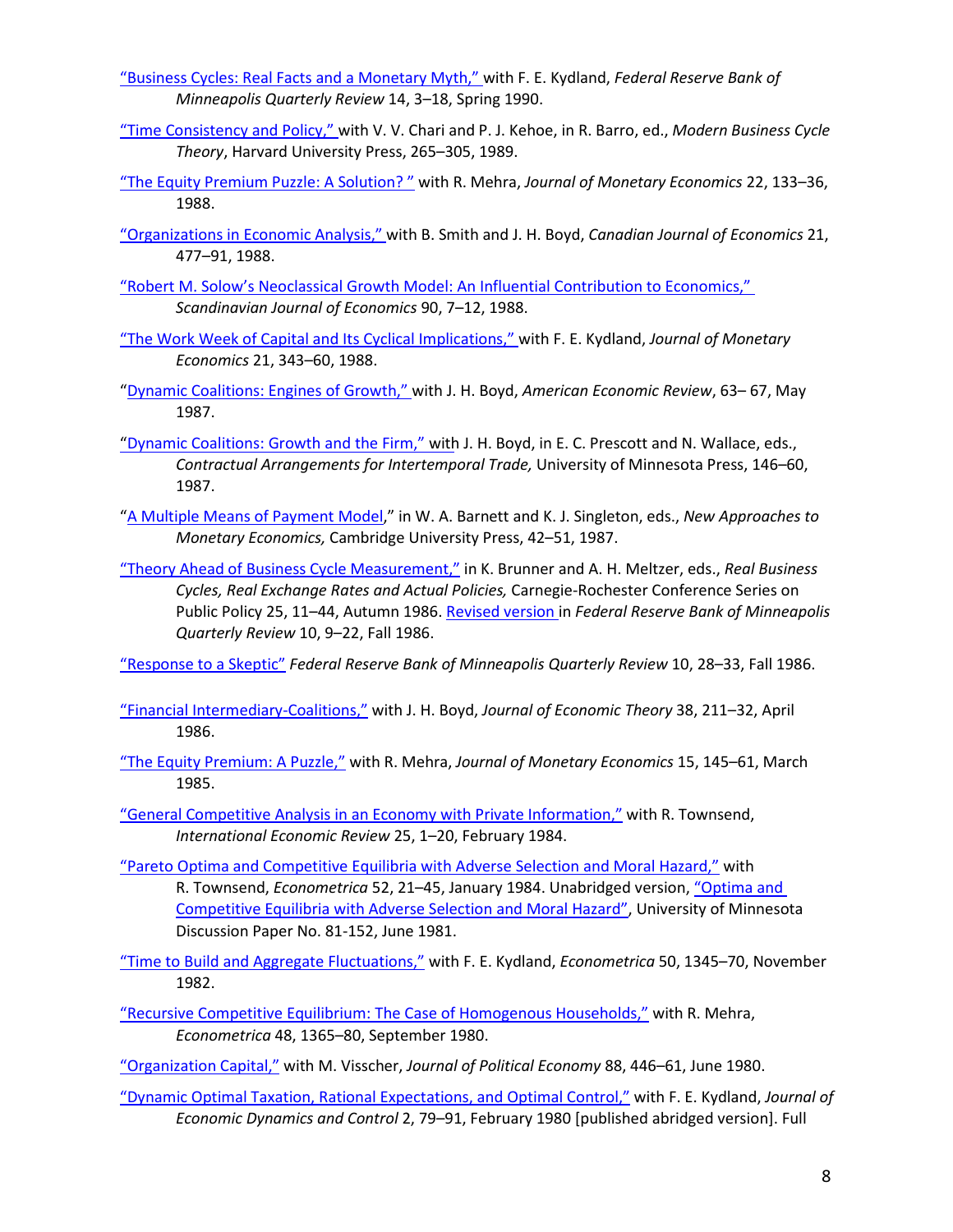paper presented at the NBER Conference on Rational Expectations and Economic Policy ["On](http://casee.asu.edu/upload/Prescott/1978-%20Kydland%20-%20On%20the%20Possibility%20and%20Desirability%20of%20Stabilization%20Policy.pdf)  [the Possibility and Desirability of Stabilization](http://casee.asu.edu/upload/Prescott/1978-%20Kydland%20-%20On%20the%20Possibility%20and%20Desirability%20of%20Stabilization%20Policy.pdf) [Policy,"](http://casee.asu.edu/upload/Prescott/1978-%20Kydland%20-%20On%20the%20Possibility%20and%20Desirability%20of%20Stabilization%20Policy.pdf) with F. Kydland, October 13–14, 1978.

- ["A Competitive Theory of Fluctuations and the Feasibility and Desirability of Stabilization Policy,"](http://casee.asu.edu/upload/Prescott/1980-Kydland-REEP-A%20Competitive%20Theory%20of%20Fluctuations%20and%20the%20Feasibility%20and%20Desirability%20of%20Stabilization.pdf) with
	- F. E. Kydland, in S. Fischer, ed., *Rational Expectations and Economic Policy,* University of Chicago Press, 169–98, 1980.
- ["Equilibrium Under Uncertainty: Multi -Agent Statistical Decision Theory," w](http://casee.asu.edu/upload/Prescott/1980-Townsend-BAES-Equilibrium%20Under%20Uncertainty%20Multiagent%20Statistical%20Decision%20Theory%20WITH%20CORRECTION.pdf)ith R. Townsend, in A. Zellner, ed., *Bayesian Analysis in Econometrics and Statistics: Essays in Honor of Harold Jeffreys,* North-Holland, Amsterdam, 169–94, 1980.
- ["Earnings and Employment Dynamics of Manpower Trainees: An Exploratory Econometric](http://casee.asu.edu/upload/Prescott/1979-McGuire%2C%20Cooley%2C%20Prescott%20-%20EMPT-%20Earnings%20and%20Employment%20Dynamics%20of%20Manpower%20Trainees%20%20An%20Exploratory%20Econometric%20Analysis.pdf) [Analysis,"](http://casee.asu.edu/upload/Prescott/1979-McGuire%2C%20Cooley%2C%20Prescott%20-%20EMPT-%20Earnings%20and%20Employment%20Dynamics%20of%20Manpower%20Trainees%20%20An%20Exploratory%20Econometric%20Analysis.pdf) with T. F. Cooley and T. McGuire, *Evaluating Manpower Training Programs,* JAI Press, Greenwich, Conn., 119–47, 1979.
- ["Sequential Location Among Firms with Foresight,"](http://casee.asu.edu/upload/Prescott/1977-Visscher-BJE-Sequential%20Location%20Among%20Firms%20with%20Foresight.pdf) with M. Visscher, *Bell Journal of Economics* 8, 378– 93, Autumn 1977.
- ["Rules Rather Than Discretion: The Inconsistency of Optimal Plans,"](http://casee.asu.edu/upload/Prescott/1977-Kydland-JPE-Rules%20Rather%20than%20Discretion%20The%20Inconsistency%20of%20Optimal%20Plans.pdf) with F. E. Kydland, *Journal of Political Economy* 85, 473–91, June 1977.
- ["Should Control Theory Be Used for Economic Stabilization? " i](http://casee.asu.edu/upload/Prescott/1977-Prescott-JME-Should%20Control%20Theory%20Be%20Used%20for%20Economic%20Stabilization%20A%20Comment.pdf)n K. Brunner and A. H. Meltzer, eds., *Optimal Policies, Control Theory and Technology Exports*, North-Holland, Amsterdam, 13–38, 1977.
- ["A Rejoinder,"](http://casee.asu.edu/upload/Prescott/1977-Prescott-CRCS-Should%20Control%20Theory%20Be%20Used%20for%20Economic%20Stabilization%20A%20Rejoinder.pdf) in K. Brunner and A. H. Meltzer, eds., *Optimal Policies, Control Theory and Technology Exports,* North-Holland, Amsterdam, 101–02, 1977.
- ["Estimation in the Presence of Stochastic Parameter Variation,"](http://casee.asu.edu/upload/Prescott/1976-Cooley-ECONOMETRICA-Estimation%20in%20the%20Presence%20of%20Stochastic%20Parameter%20Variation.pdf) with T. F. Cooley, *Econometrica* 44, 167–84, January 1976.
- ["Efficiency of the Natural Rate,"](http://casee.asu.edu/upload/Prescott/1975-JPE-Efficiency%20of%20the%20Natural%20Rate.pdf) *Journal of Political Economy* 83, 1229–36, December 1975.
- ["Optimal Stabilizations: A New Approach,"](http://casee.asu.edu/upload/Prescott/1974-Kydland-Optimal%20Stablization%20Policy%20%20A%20New%20Formulation.pdf) with F. E. Kydland, *Proceedings of the Fifth Annual Conference on Modeling and Simulation*, Pittsburgh, May 1974
- ["Equilibrium Search and Unemployment,"](http://casee.asu.edu/upload/Prescott/1974-Lucas-JET-Equilibrium%20Search%20and%20Unemployment.pdf) with R. E. Lucas, Jr., *Journal of Economic Theory* 7, 188–209, February 1974.
- ["Market Structure and Monopoly Profits: A Dynamic Theory,](http://casee.asu.edu/upload/Prescott/1973-JET-Market%20Structure%20and%20Monopoly%20Profits%20A%20Dynamic%20Theory.pdf)" *Journal of Economic Theory* 6, 546–57, December 1973.
- ["Varying Parameter Regressions: A Theory and Some Applications,"](http://casee.asu.edu/upload/Prescott/1973-Cooley-AESM-Varying%20Parameter%20Regressions%20A%20Theory%20and%20Some%20Applications.pdf) with T. F. Cooley, *Annals of Economic and Social Measurement* 2, 463–73, October 1973.
- ["An Adaptive Regression Model,](http://casee.asu.edu/upload/Prescott/1973-Cooley-IER-An%20Adaptive%20Regression%20Model.pdf)" with T. F. Cooley, *International Economic Review* 14, 364– 71, June 1973.
- ["Tests of an Adaptive Regression Model,](http://casee.asu.edu/upload/Prescott/1973-Cooley-RES-Tests%20of%20Adaptive%20Regressive%20Model.pdf)" with T. F. Cooley, *Review of Economics and Statistics* 55, 248–56, April 1973.
- ["The Multi-Period Control Problem Under Uncertainty,](http://casee.asu.edu/upload/Prescott/1972-ECONMETRICA-Multiperiod%20Control%20Problem%20under%20Uncertainty.pdf)" *Econometrica* 40, 1043–58, November 1972.
- ["A Note on Price Systems in Infinite Dimensional Space, "](http://casee.asu.edu/upload/Prescott/1972-Lucas-IER-A%20Note%20on%20Price%20Systems%20in%20Infinite%20Dimensional%20Space.pdf) with R. E. Lucas, Jr., *International Economic Review* 13, 416–22, June 1972.
- ["Adaptive Decision Rules for Macroeconomic Planning, "](http://casee.asu.edu/upload/Prescott/1971-WEJ-Adaptive%20Decisions%20Rules%20for%20Macroeconomic%20Planning.pdf) *Western Economic Journal* 9, 369–78, December 1971.
- ["Investment Under Uncertainty, "](http://casee.asu.edu/upload/Prescott/1971-Lucas-ECONOMETRICA-Investment%20Under%20Uncertainty.pdf) with R. E. Lucas, Jr., *Econometrica* 39, 659–81, September 1971.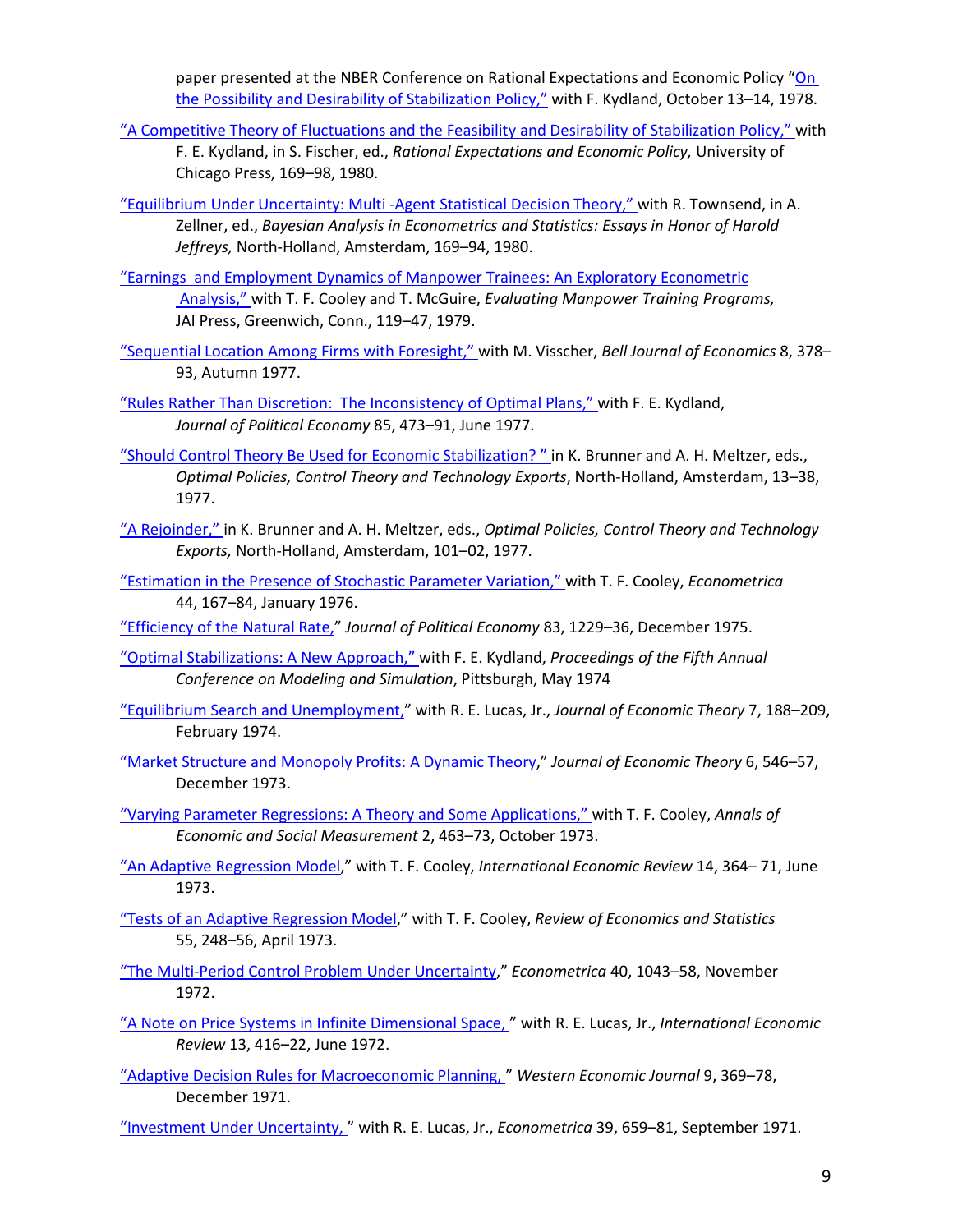["Multiple Regression with Inequality Constraints: Pretesting Bias, Hypothesis Testing and Efficiency,"](http://casee.asu.edu/upload/Prescott/1970-Lovell-JASA-Multiple%20Regression%20with%20Inequality%20Constraints%20Prestesting%20Bias%20Hypothesis%20Testing%20Efficiency.pdf) with M. Lovell, *Journal of the American Statistical Association* 65, 913–25, June 1970.

["Money, Multiplier-Accelerator Interaction, and the Business Cycle,](http://casee.asu.edu/upload/Prescott/1968-Lovell-SEJ-Money%2C%20Multiplier%2C%20Accelerator%20Interaction%20and%20the%20Business%20Cycle.pdf)" with M. Lovell, *Southern Economic Journal* 35, 60–72, July 1968.

["Collusion in Oligopoly: An Experiment on the Effect of Numbers and Information,"](http://casee.asu.edu/upload/Prescott/1968-Dolbear%2C%20Lave%2C%20Bowman%2C%20Lieberman-QJE-Collusion%20in%20Oligopoly%20An%20Experiment%20on%20the%20Effect%20of%20Numbers%20and%20Info.pdf) with T. Dolbear, et al., *Quarterly Journal of Economics* 82, 240–59, May 1968.

## **Published Comments**

- Comment on "Do Taxes Explain European Employment?" (by L. Ljungqvist and T. J. Sargent), in D. Acemoglu, K. Rogoff, and M. Woodford, eds., *NBER Macroeconomics Annual 2006*, MIT Press, 2007.
- [Comment on "Inflation, Output, and Welfare"](http://casee.asu.edu/upload/Prescott/2005-Lagos%20Rocheteau-IER-Inflation%2C%20Output%20and%20Welfare-COMMENT.pdf) (by R. Lagos and G. Rocheteau), International Economic Review 46, 523–31, May 2005.
- [Comment on "Measuring Capital and Technology: An Expanded Framework"](http://casee.asu.edu/upload/Prescott/2005-COMMENT%20on%20Measuring%20Capital%20and%20Technology%20An%20Expanded%20Framework.pdf) (by C. Corrado, C. Hulten, and D. Sichel), in C. Corrado, J. Haltiwanger, and D. Sichel, eds., *Measuring Capital in the New Economy,* University of Chicago Press, 41–45, 2005.
- ["Some Observations on the Great Depression,](http://casee.asu.edu/upload/Prescott/1999-FRBMQR-Some%20Observations%20on%20the%20Great%20Depression.pdf)" *Federal Reserve Bank of Minneapolis Quarterly Review*  23, 25–31, Winter 1999.
- ["On Defining Real Consumption ,](http://casee.asu.edu/upload/Prescott/1997-FRBSLR-On%20Defining%20Real%20Consumption.pdf)" *Federal Reserve Bank of St. Louis Review,* 47–54, May/June 1997.
- [Comment on "Computable General Equilibrium Models and Monetary Policy Advice,](http://casee.asu.edu/upload/Prescott/1995-JMCB-Computable%20General%20Equilibrium%20Models%20and%20Monetary%20Policy-COMMENT.pdf)" (by D. E. Altig, C. T. Carlstrom, and K. J. Lansing), *Journal of Money, Credit, and Banking* 27, Part 2, 1502–05, November 1995.

[Comment on "Inflation Targeting in a St. Louis Model of the 21st Century"](http://casee.asu.edu/upload/Prescott/1996-COMMENT%20on%20Inflation%20Targeting%20in%20a%20St.%20Louis%20Model%20of%20the%2021st%20Century.pdf) (by R. G. King and A. L. Wolman), *Federal Reserve Bank of St. Louis Review* 78, 112–16, May/June 1996.

- ["Some Comments on the Use of General Equilibrium Theory in Aggregate Analysis,](http://casee.asu.edu/upload/Prescott/1993-Some%20Comments%20on%20the%20Use%20of%20General%20Equilibrium%20Theory%20in%20Aggregate%20Analysis-DP9482.pdf)" in *General Equilibrium 40th Anniversary Conference*, CORE Discussion Paper 9482, Louvain-la- Neuve, Belgium, 149–60, June 3–5, 1993.
- [Comment on "The Timing of Raises and Other Payments "](http://casee.asu.edu/upload/Prescott/1990-SLE-The%20Timing%20of%20Raises%20and%20Other%20Payments-COMMENT.pdf) (by E. P. Lazear), in A. H. Meltzer and C. I. Plosser, eds., *Studies in Labor Economics in Honor of Walter O Y. Oi, Carnegie- Rochester* Conference Series on Public Policy 33, 49–52, 1990.
- [Comment on "Building Blocks of Market Clearing Business Cycle Models "](http://casee.asu.edu/upload/Prescott/1989-Comments%20on%20Building%20Blocks%20of%20Market%20Clearing%20Business%20Cycle%20Models.pdf) (by K. M. Murphy, A. Shleifer, and R. W. Vishny), in O. J. Blanchard and S. Fischer, eds., *NBER Macroeconomics Annual 1989,* MIT Press, 287–91, 1989.
- [Comment on "The New Keynesian Microfoundations," \(](http://casee.asu.edu/upload/Prescott/1987-A%20Comment%20on%20the%20The%20New%20Keynesian%20Microfoundations%20UNPUBLISHED.pdf)by J. J. Rotemberg), in S. Fischer, ed., *NBER Macroeconomics Annual 1987,* MIT Press, 110–14, 1987.
- [Commentary on "Financial Structure as Communications Systems"](http://casee.asu.edu/upload/Prescott/1986-TIRME-Commentary%20on%20Financial%20Structure%20as%20Communications%20Systems.pdf) (by R. M. Townsend), in C. Lawrence, ed., *Technological Innovation, Regulation and the Monetary Economy,* Ballinger Press, Cambridge, Mass., 179–83, 1986.
- [Comment on "Asset Prices in a Production Economy"](http://casee.asu.edu/upload/Prescott/1982-Asset%20Prices%20in%20a%20Production%20Economy-%20COMMENT.pdf) (by W. A. Brock), in J. J. McCall, ed., *The Economics of Information and Uncertainty,* University of Chicago Press, 43–46, 1982.
- ["Economic Theory, Model Size and Model Purpose: Remarks"](http://casee.asu.edu/upload/Prescott/1981-LSMM-Economic%20Theory%20Model%20Size%20and%20Model%20Purpose%20REMARKS.pdf) (by J. B. Taylor), in J. Kmenta and J. B. Ramsey, eds., *Large Scale Macroeconometric Models,* North-Holland, Amsterdam, 273–77, 1981.